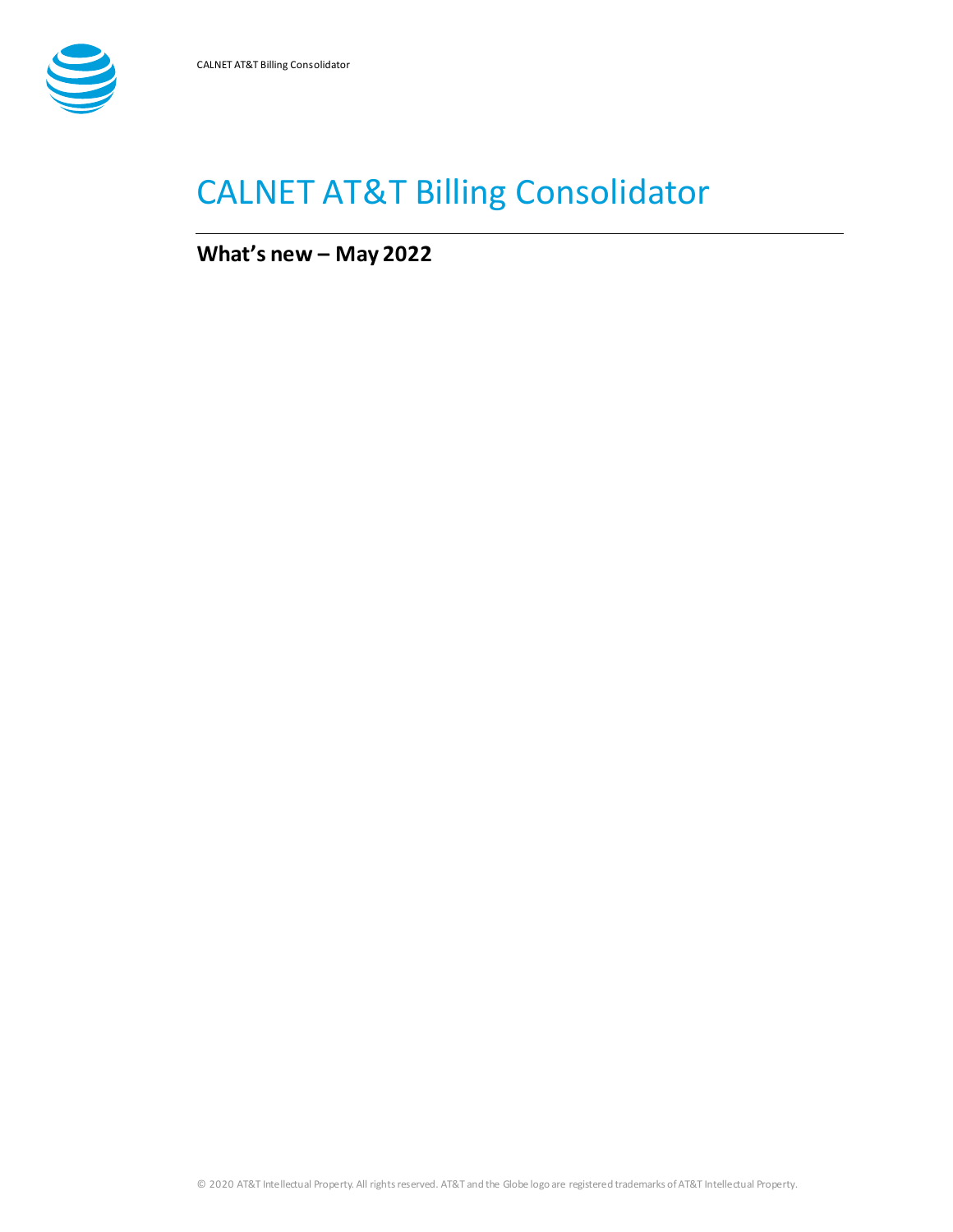

## **Contents**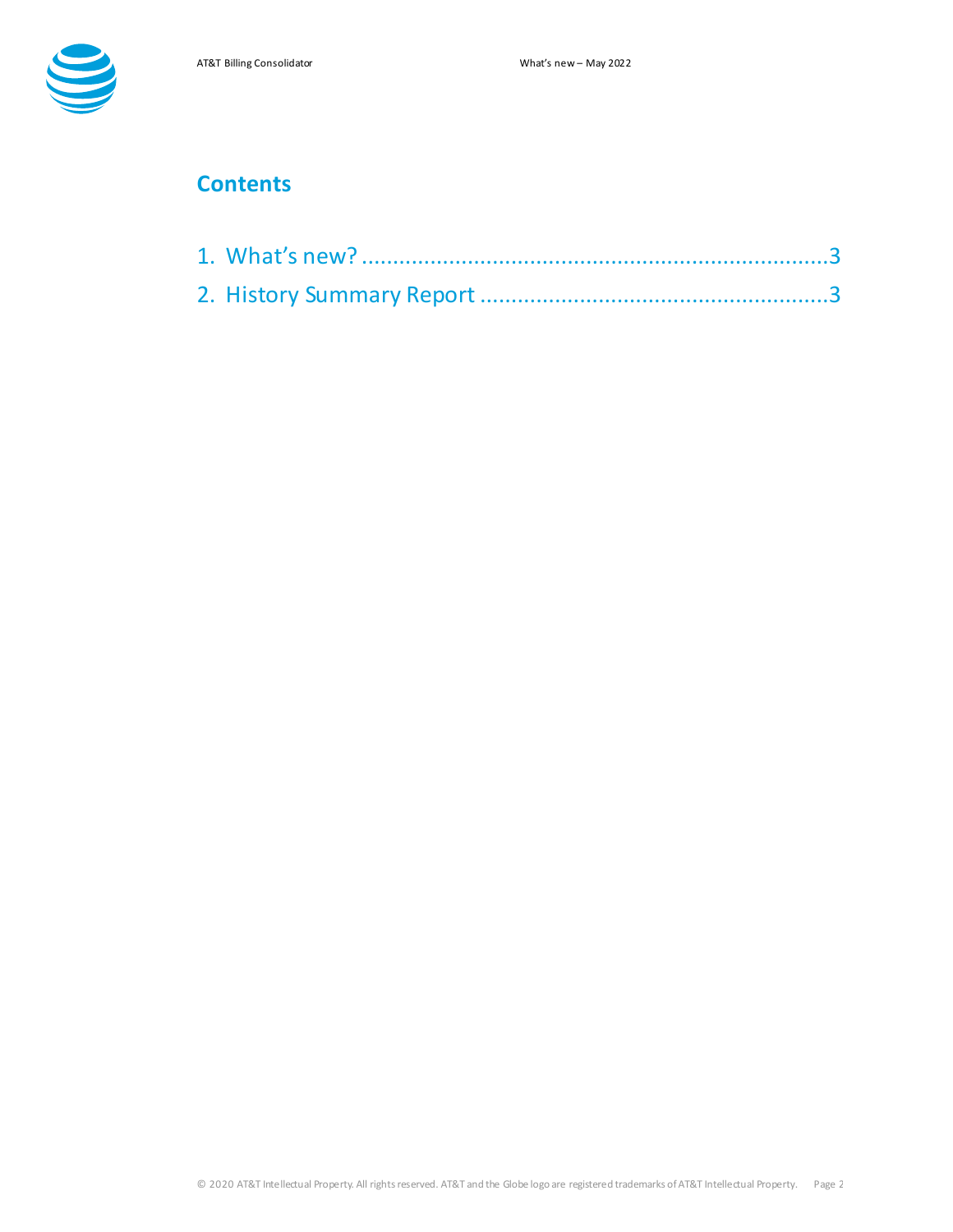

### <span id="page-2-0"></span>**1. What's new?**

The following enhancementswere implemented in AT&T Billing Consolidator on May 22, 2022. This document provides a high-level overview of the specific customer-affecting changes that were made. Content will be integrated into the AT&T Billing Consolidator user guide.

#### <span id="page-2-1"></span>**2. History Summary Report**

Previously the History Summary Report could only be run one calendar month at a time. Now you can choose to run the report for any desired date range that can span multiple months.

#### Select **Reports** > **History Summary**

The radio button defaults to **Bill Cycle** to run the report in the traditional way of selecting a month from the drop-down list.

Choose the radio button for **Invoice Date** to get the new Start Date and End Date fields. Enter your desired dates, select the format and click the **Get Report** button.

| Customer ID<br>Billing Acct Nbr (BAN) |              |
|---------------------------------------|--------------|
| ◯ Bill Cycle ( Invoice Date           |              |
| Start Date:                           |              |
| End Date:                             |              |
| <b>Report Format:</b>                 | $\checkmark$ |

The report will open in the selected format. Entering *Customer ID* or *Bill Payer (BAN)* will limit the data in your report.